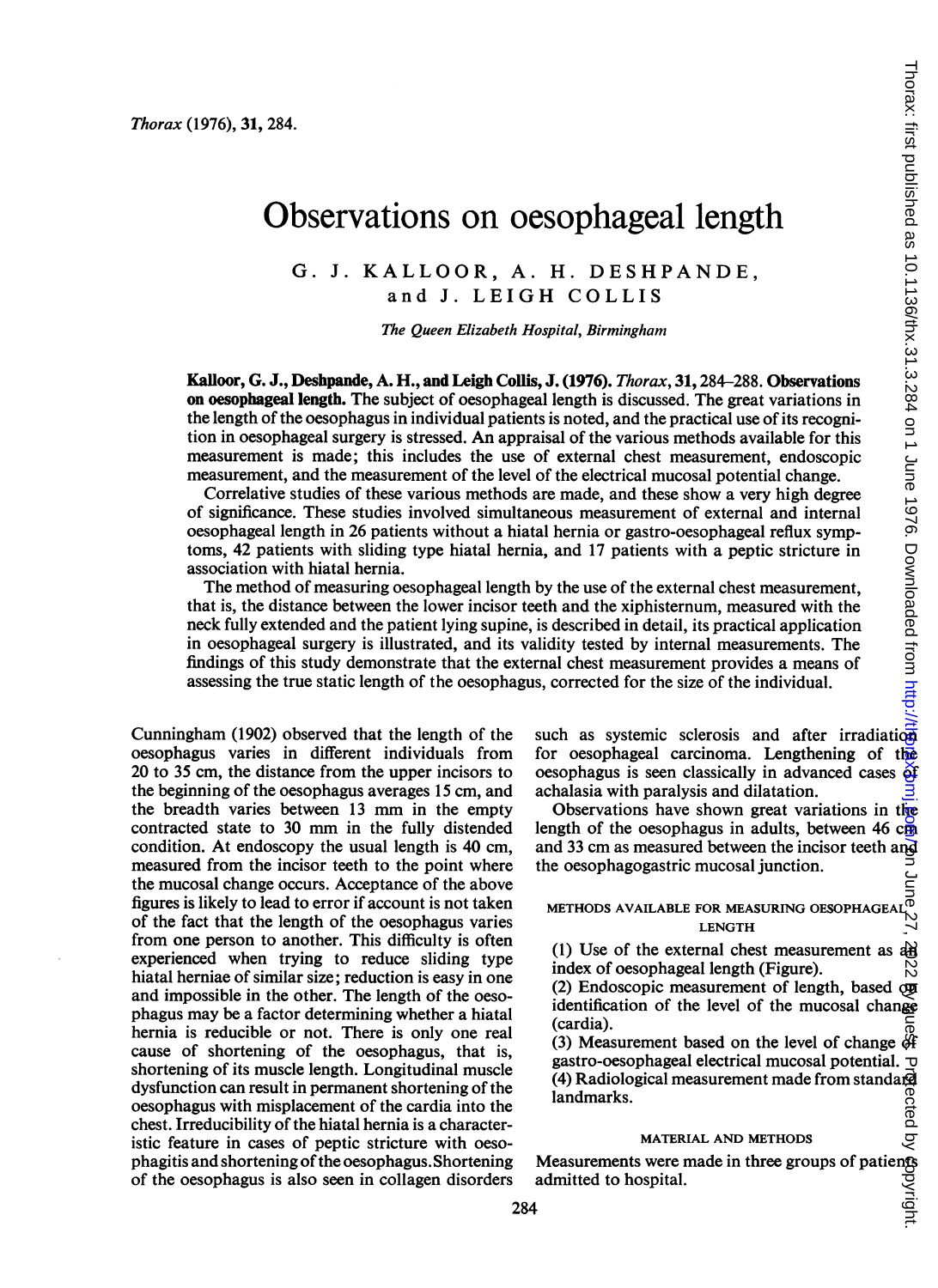

FIGURE. Lateral radiograph with a barium swallow taken in the simulated oesophagoscopy position and its diagrammatic representation showing that the distance  $AB = AC$ . AB=distance between lower incisor teeth and lower margin of xiphoid process.  $AC = distance$  between lower incisor teeth and the diaphragmatic pinchcock.

GROUP <sup>I</sup> Twenty-six patients had no hiatal hernia or reflux symptoms. Ten patients had a lung neoplasm, 10 patients were suffering from dyspeptic symptoms for which no organic cause could be found, and in the remaining six patients, two had a history of haematemesis without an obvious cause, one had mitral stenosis, one had a double aortic arch, one had an empyema, and one had a pulmonary hamartoma. Their ages ranged between 35 and 72 years (mean  $54+8.98$ ). The level of the cardia (the gastrooesophageal mucosal junction) from the lower incisor teeth was taken as the internal oesophageal length.

The external chest measurement is the distance between the lower incisor teeth and the xiphisternum (d'Abreu, Collis, and Clarke, 1971). This was measured with the patient lying supine, the head and neck fully extended as for a rigid oesophagoscopy. A <sup>50</sup> cm Irwin Moore oesophagoscope was then placed between these two landmarks, and the distance was read. If the lower incisor teeth were absent, the measurement was taken from the upper limit of the lower lip. The point of the xiphisternum was felt with the fingers, and the most definite and prominent lower part was taken for the measurement, GROUP II Forty-two patients had reflux symptoms. All these patients had a sliding type hiatal hernia with gastro-oesophageal reflux. One patient with reflux but without a hernia was excluded. Their ages ranged from 26 to 71 years (mean  $54.2 \pm 10.8$ ). The measurements were made at endoscopy and at oesophageal manometric studies, with simultaneous determination of the level of transmucosal electrical potential change.

GROUP III Seventeen patients had dysphagia and were found to have a peptic stricture secondary to a hiatal hernia. Their ages ranged between 36 and 77 years (mean  $58.7 \pm 17.3$ ). Oesophageal manometric studies, with determination of the level of the mucosal electrical potential change, were undertaken after dilatation of the stricture at oesophagoscopy.

Oesophagoscopy was performed using an Irwin Moore oesophagoscope under a general anaesthetic or using an Olympus Model EF fibreoptic flexible oesophagoscope under intravenous diazepam.

# DETERMINATION OF LEVEL OF MUCOSAL ELECTRICAL POTENTIAL CHANGE

The intraluminal pressure changes in the oesophagus

285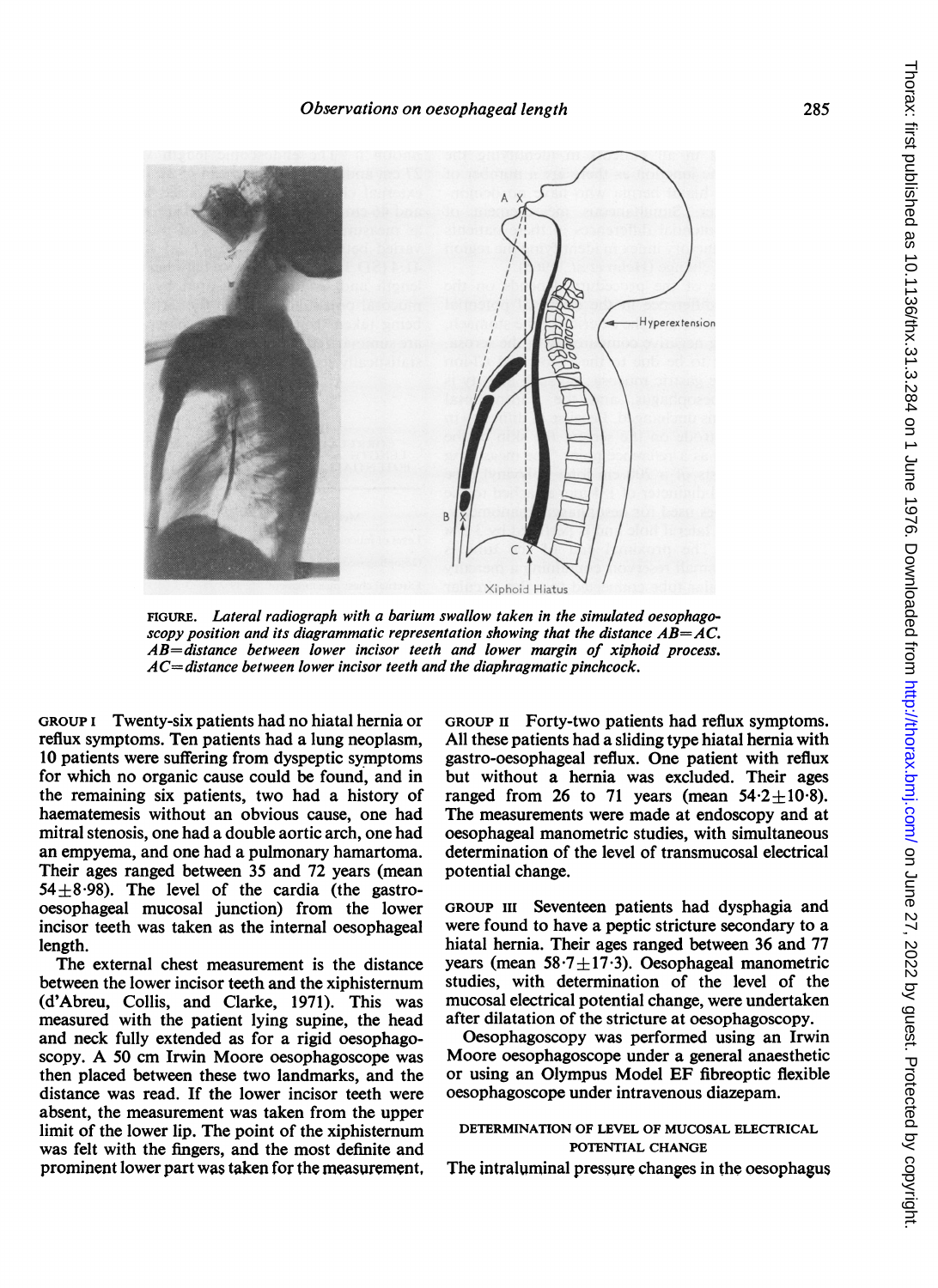are not helpful in all patients in identifying the oesophagogastric junction as there are a number of patients with a hiatal hernia who have no demonstrable sphincter. Simultaneous measurement of transmucosal potential differences in these patients provides a satisfactory index in identifying the region of the epithelial change (Helm et al., 1965).

The principle of the procedure depends on the existence of a difference in the electrical potential between the interior and the exterior of the stomach, the lumen being negative compared with the serosa. This is thought to be due to the H-ion and Cl-ion secretion by the gastric mucosa; no such activity is seen in the oesophagus, and the transmucosal potential remains unchanged. Because of difficulty in placing an electrode on the serosa, the skin of the forearm is used as a reference point. The measuring electrode consists of a 200 cm long polyvinyl tube with an internal diameter of 1-4 mm attached to the two similar tubes used for oesophageal manometry. This tube has a lateral hole and is perfused by  $3.5 \text{ m}$ KCI solution. The proximal end of the tube is connected to a small reservoir containing a mercury half cell. A similar tube connected to <sup>a</sup> flat circular disc of  $2.5$  cm diameter and perfused with  $3.5$  M solution of KCI is the reference electrode; the proximal end of this tube is also connected to a mercury half cell containing KCI to act as a salt bridge. The two half cells are connected to a voltmeter, the output from which is recorded along with the pressure measurements.

#### RESULTS

GROUP <sup>I</sup> The external measurement varied between 45 cm and 34 cm with a mean of  $39.2$  (SD $\pm$ 3.1). The internal length varied between 45 cm and <sup>33</sup> cm with a mean of 39.2 (SD $\pm$ 3.3). In eight patients both measurements were identical, in 10 patients the difference varied between  $0.5$  cm and 1 cm, and in the remaining eight patients the difference was between 2 and <sup>3</sup> cm. Table <sup>I</sup> summarizes the results. The internal length was measured at endoscopy in 18 patients, and in the remaining eight patients this was determined by the level of the change of mucosal potential.

TABLE <sup>I</sup> CORRELATION BETWEEN EXTERNAL CHEST MEASUREMENT AND INTERNAL LENGTH OF OESOPHAGUS IN GROUP <sup>I</sup> (26 PATIENTS)

| Method                        | Mean<br>(c <sub>m</sub> ) | SD                      | Significance of<br>Correlation |  |
|-------------------------------|---------------------------|-------------------------|--------------------------------|--|
| External chest measurement    | $39 - 2$                  | 3·1                     | $r = 0.9041$                   |  |
| Internal length of oesophagus | $39 - 2$                  | $\bar{3} \cdot \bar{3}$ | $P = 0.001$                    |  |

GROUP II The endoscopic length varied between 27 cm and 45 cm with a mean of  $37·1$  (SD  $3·1$ ). Theexternal chest measurement varied between 33 cm and 46 cm with a mean of 39.7 (SD  $3.3$ ). The length as measured by the changing of mucosal potential varied between 36 cm and 49 cm with a mean of  $41.4$  (SD 3.1). The difference between the endoscopi $\wp$ length and length as measured by the change of mucosal potential is due to the latter measurements being taken from the anterior nares. These results are summarized in Table II, and their correlation was statistically significant.

| Ŧ. | ABLE |  |  |  |
|----|------|--|--|--|
|    |      |  |  |  |

CORRELATION OF OESOPHAGOSCOPIC LENGTH,<br>LENGTH AS MEASURED BY CHANGE OF MUCOSAL<br>POTENTIAL, AND EXTERNAL CHEST MEASUREMENT<br>IN GROUP II (42 PATIENTS)

| Method                     | Mean<br>(c <sub>m</sub> ) | SD      | Significance of<br>$\overline{a}$<br>Correlation |
|----------------------------|---------------------------|---------|--------------------------------------------------|
| Level of mucosal potential | $41 - 1$                  | $3-1$   | $r = 0.7885$<br>$P = <0.001$                     |
| Oesophagoscopic length     | $37 - 1$                  | $3 - 1$ |                                                  |
| External chest measurement | 39.7                      | 3.3     | $r = 0.4210$<br>$P = 0.01$                       |
|                            |                           |         |                                                  |

GROUP III The endoscopic length varied between 30.5 cm and 39 cm with a mean of 35.3 (SD 2.5). The external chest measurement in this group varied between 36 cm and 42 cm with a mean of  $39 \pm$ (SD 2.5). The length as determined by change  $\alpha$ mucosal potential varied between 34 cm and 47 cm with a mean of 40.6 (SD  $3.5$ ). These results are summarized in Table III. mj.com/ on Ju

TABLE IlI

CORRELATION OF OESOPHAGOSCOPIC LENGTH,<br>LENGTH AS MEASURED BY CHANGE OF MUCOSAL<br>POTENTIAL, AND EXTERNAL CHEST MEASUREMENT<br>IN GROUP III (17 PATIENTS) 59

| Method                                                         | Mean<br>(c <sub>m</sub> ) | SD           | Significance of<br>N<br>Correlation     |
|----------------------------------------------------------------|---------------------------|--------------|-----------------------------------------|
| Level of mucosal<br>potential change<br>Oesophagoscopic length | 40∙6<br>$35 - 3$          | $3.5$<br>2.5 | N<br>$r = 0.7460$<br>$P = < 0.001$<br>Ñ |
| External chest measurement                                     | $39 - 1$                  | 2.5          | $r = 0.8195$<br>$P = 0.00192$           |

#### DISCUSSION

Simultaneous measurements of external chest measurement and internal length were made in the first group of 26 patients admitted to hospital without hiatal hernia or reflux symptoms. In 18 of these<br>S

Thorax: firs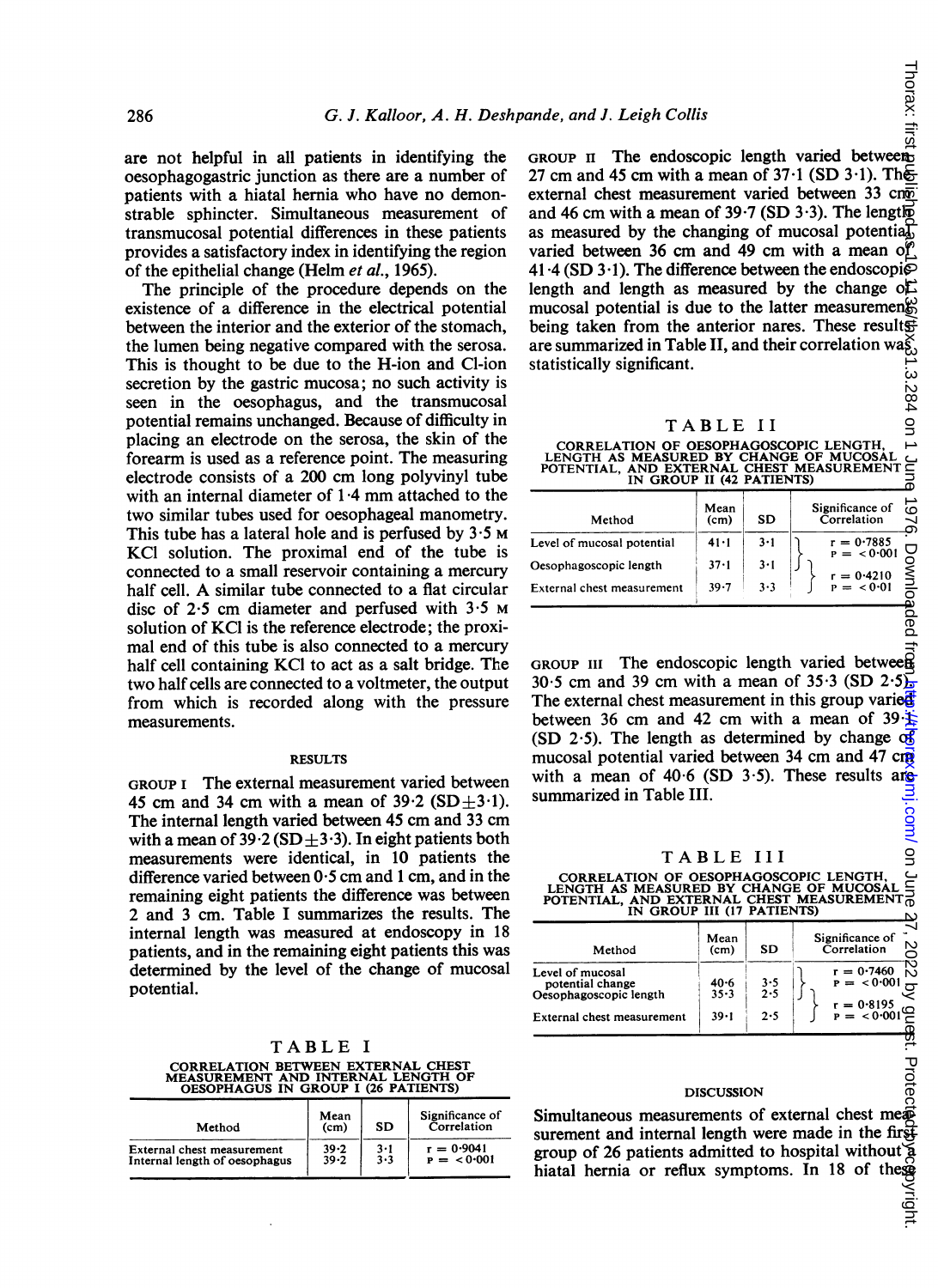patients the external length was measured at endoscopy, and in the remaining eight this was determined by the level of mucosal potential difference. Table <sup>I</sup> shows the results of correlative studies between the external chest measurement and the internal length.

The correlation between the two measurements is highly significant, and it is concluded that this is a reliable method of indirectly measuring oesophageal length.

In sliding type hiatal herniae of the reducible or irreducible type, the distance in centimetres of the level of the cardia from the lower incisor teeth deducted from the external chest measurement gives the length of the herniated stomach. In cases of oesophageal carcinoma the level of the cardia is difficult to identify due to the obstruction. In this situation the external chest measurement gives the oesophageal length with accuracy in the absence of a hiatal hernia. In the planning of oesophageal resection, a lesion at 33 cm from the lower incisor teeth with an external chest measurement of 35 cm confirms the lesion to be in the lower third and therefore indicates a left-sided approach; a lesion at the same level with an external chest measurement of 45 cm would indicate a right-sided approach (laparotomy followed by right thoracotomy).

The use of external chest measurement is suitable except in patients with severe skeletal abnormalities of the chest, such as kyphoscoliosis, and in cases of inability to extend the neck due to cervical arthritis.

The present study has checked the validity of the external chest measurement beyond any doubt. Between May 1947 and December 1974, 3092 oesophagoscopies using the Irwin Moore oesophagoscope were performed at the Queen Elizabeth Hospital. Between 1971 and 1974, 234 flexible oesophagoscopies were performed, and the validity of the external chest measurement was checked on every occasion.

# ENDOSCOPIC MEASUREMENT OF OESOPHAGEAL LENGTH

Identification of the cardia is made on visual appearances at endoscopy; however, difficulty may be experienced in the presence of oesophagitis. Histological examination of serial mucosal biopsies will settle this point. One of the advantages of the flexible fibreoptic oesophagoscope is its use in establishing the relationship between the mucosal junction and the diaphragmatic hiatus; this junction appears to be 2-5 cm proximal to the hiatus in cases of sliding type hiatal hernia. The mean length of herniation in group II was  $2.6$  cm and that in group III was  $3.8$  cm. This figure is obtained by deducting the endoscopic length from the external chest measurement.

Normally, as shown, the internal oesophageal length and external chest measurement are the same. The group with sliding type hiatal herniae have shorter herniation (2-6 cm) compared with the peptic stricture group  $(3.8 \text{ cm})$ . It was clear from the radiological findings that the group III herniae were irreducible. In group II the accurate measurement of the length of herniation did not help in deciding whether the hernia is reducible or irreducible.

## RADIOLOGICAL METHODS OF MEASURING LENGTH

Barium swallow studies provide information on the functions of peristalsis and clearance of swallowed contrast. Identification of the junction of mucosal change is not always easy, due to poor filling of the lower oesophageal segment, often due to poor pinchcock action of the diaphragmatic crus. The presence of soft tissue shadows in obese patients and the respiratory movements make interpretation difficult.

However, a study from this unit of 27 patients (Habibulla, 1972) with a hiatal hernia with misplacement of the cardia showed significant correlation between radiology and the methods mentioned. The radiological mean was one and a quarter times greater than the manometric mean in measuring the length of herniation above the diaphragm. This difference was explained by Habibulla (1972) as due to the magnification factor in radiography.

## **CONCLUSION**

Our findings indicate that the correlation between external chest measurement, oesophagoscopic identification of the level of mucosal change, and the level of mucosal potential change is significant in the groups of patients studied. External chest measurement provides a means of assessing the true static length of the oesophagus corrected for the size of the individual. These measurements provide an accurate estimate of the length of the oesophagus. This information has been found to be extremely useful in the surgical management of patients with oesophageal neoplasms and hiatal herniae.

We thank Miss Pat Cole for statistical help and analysis, Mr. T. F. Dee and Dr. J. M. Strakova for tables and illustrations, Dr. E. H. Mucklow and Mr. P. J. Bagshaw for the x-rays, and Miss J. Hoppitt for secretarial help.

# REFERENCES

Cunningham, D. J. (1902). Text-book of Anatomy. Y. J. Pentland, Edinburgh and London.